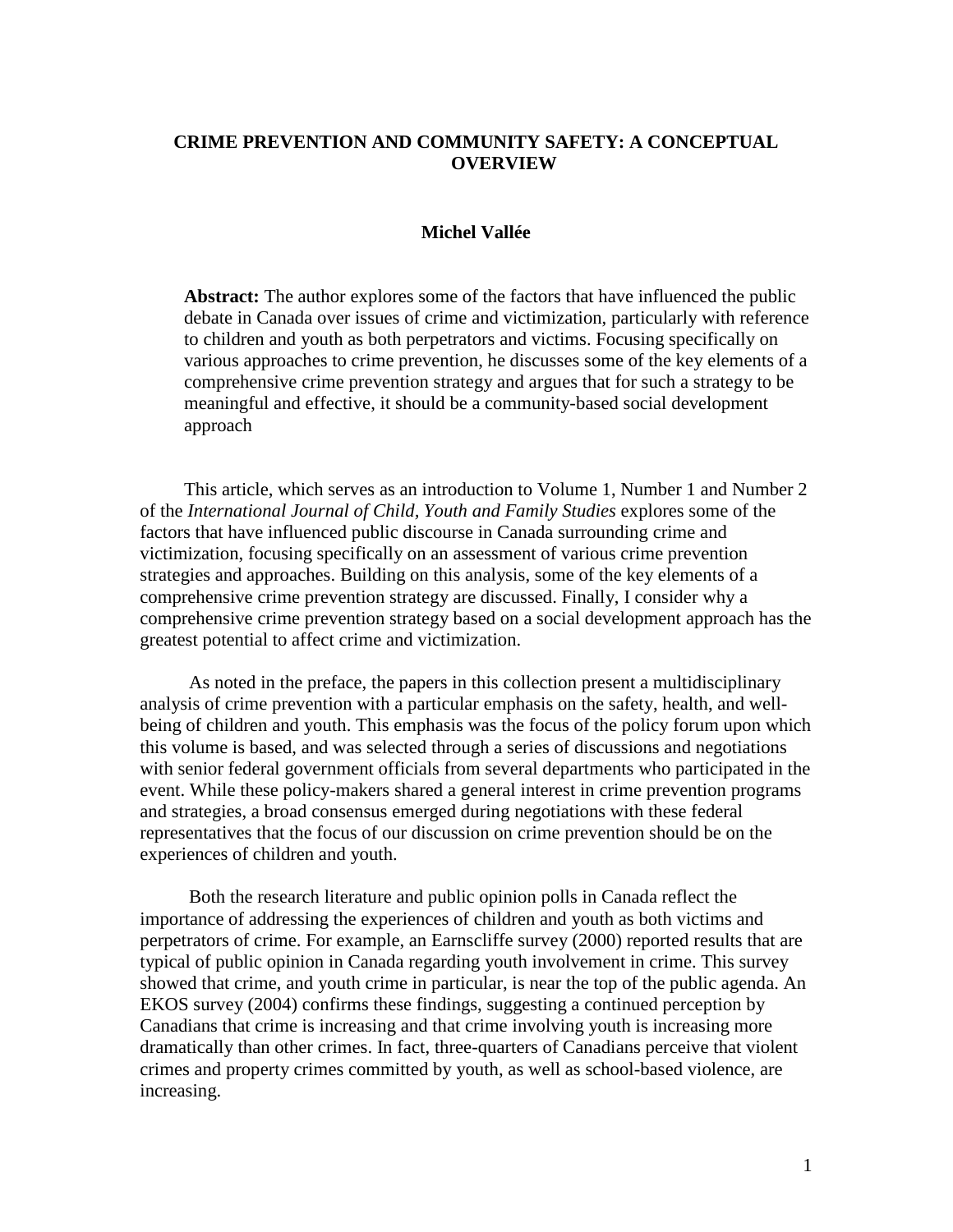While youth crime and victimization have garnered considerable public concern, children and youth have also become the focus of much crime prevention activity in Canada. A study of crime prevention practices in 29 Canadian communities by Jamieson, Beals, Lalonde & Associates (2000) revealed that, **"**In all 29 communities, youth and children were identified as the major program beneficiaries" (p. 5). Indeed, many of the programs identified during this study involved the police or schools in educational, recreational, or mentoring activities aimed at children and youth. While most communities had traditional situational programs and activities, the majority of the activities identified were "Crime Prevention through Social Development" (CPSD) in orientation. In most communities, the police were the main group participating in both situational crime prevention and CPSD.

Similar results were reported by Jamieson and Hart (2003) in their review of promising crime prevention practices in Canada. In their compendium, fully 30 of the 39 programs identified focused on activities aimed at children and youth. Another example of the importance of children and youth in the area of crime prevention is a report by Arcand and Cullen (2004). This study examined the role of the police in Crime Prevention through Social Development. Of the 54 programs identified in this report, 68.5% had an educational focus while 26% involved recreational activities. Most of these programs were designed for children and youth.

The focus on children and youth in the area of crime prevention reflects a wide range of societal concerns and beliefs about crime and victimization. For example, Canadians generally favour prevention over punishment for youth. This is illustrated in the EKOS survey report (2004):

For the majority of Canadians, providing young people at risk of offending with opportunities (e.g., training, rehabilitation or recreational programs) is by far the preferred approach to crime prevention. Alternatively, attempting to deter youth from committing crimes through increased law enforcement methods such as "tougher sentences" is favoured by about one in four. The perception that opportunities are the best way to prevent youth crime has increased from 68 per cent in 2000 to 73 per cent in 2003. (p. 24)

Identifying children and youth as both "victims" and "villains" reflects many of the dominant cultural stereotypes surrounding the concept of "childhood". On the one hand, these stereotypes portray children as innocent and passive victims who need guidance and nurturing. On the other hand, some children and youth are identified as potentially dangerous and criminal actors in need of punishment and control. The "victim" imagery is based on the notion that children need guidance and protection from the dangers of adult life. This view defines children and youth as not fully developed, offering the potential of successful socialization or even rehabilitation. Many programs aimed at children and youth are based on just such a premise, that is, children and youth can be educated and made aware of potential dangers (drugs, crime, unsafe sexual activities,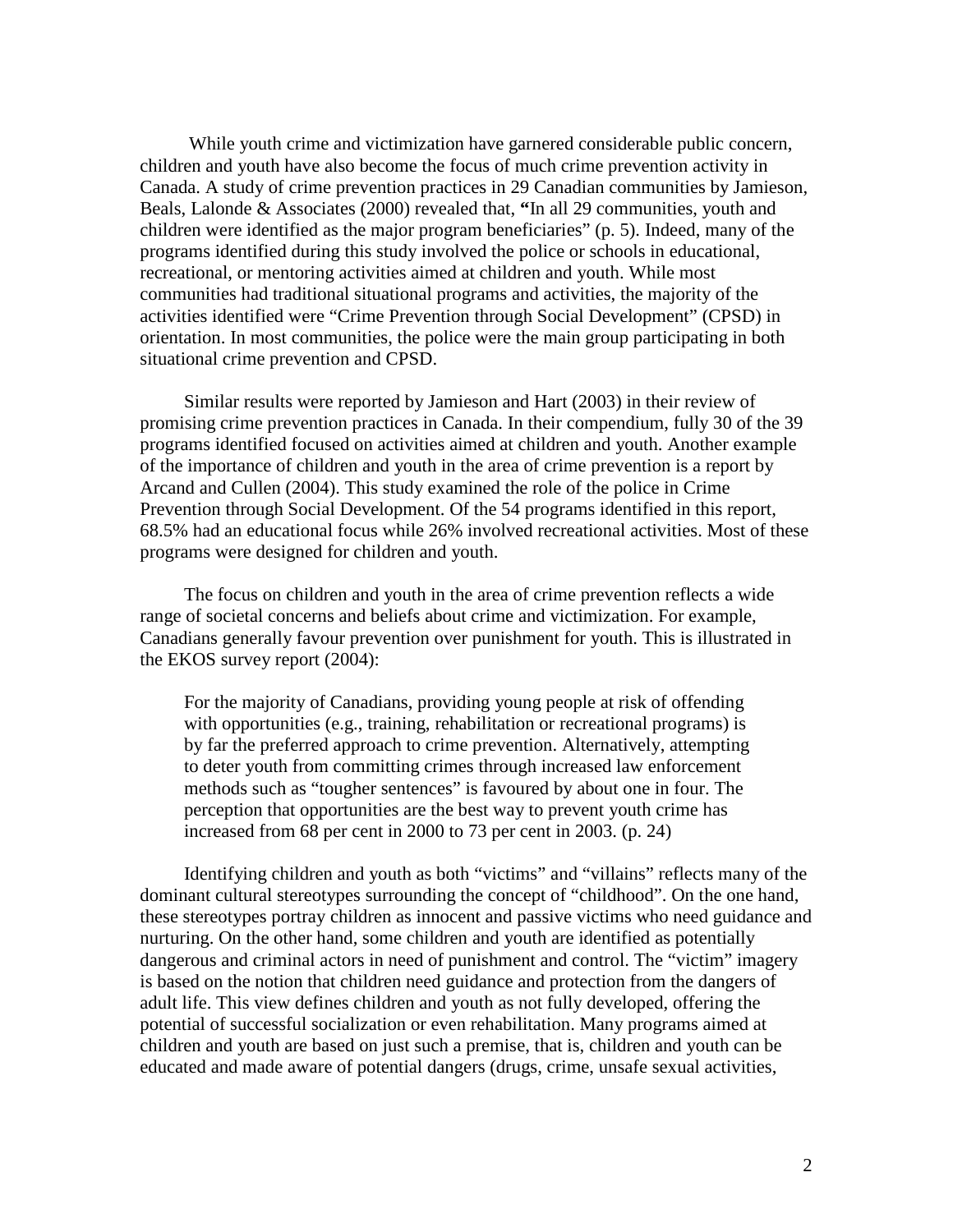etc.). Educational, recreational, and mentoring programs (to name a few) can be designed to encourage the development of pro-social behaviour patterns in the young.

At the same time, enforcement efforts aimed at youth crime, including violence, drugs, and gang activity, respond to people's fear of crime. Indeed, many offenders fall into the 14- to 24-year-old age range confirming societal concerns regarding youth crime. Attitudes toward prevention and rehabilitation, however, also reflect dominant stereotypes. Given their potential for future growth, general attitudes toward youth that run afoul of the law perceive good candidates for reform and rehabilitation efforts in comparison to adult offenders who are thought to be more set in their ways and therefore less susceptible to change.

In the sections that follow, issues related to crime and its prevention are discussed in a general way, especially with respect to identifying the major types of crime prevention. The relevance of this discussion for the safety, health, and well-being of children and youth is implicit; however, specific reference will be made to the implications of the discussion for children and youth where appropriate.

# **Crime and its Prevention in Canada**

Over the past decade neo-liberal thinking has dominated political discourse in most western nations including discussions of law and order. This has stemmed from the influence in the early 1980s of the Reagan Administration in the United States and the Thatcher Government in Britain. In the area of crime and corrections, this has meant an emphasis on "get tough" measures, harsher punishments, and higher incarceration rates. However, despite this focus on a so-called "law and order" approach, there has been a growing recognition by researchers, policy-makers, and service providers alike, that many of the existing traditional responses to crime and victimization are ineffective. For example, there are very real limits to what the criminal justice system can achieve in terms of preventing crime, deterring criminals, or making our homes and communities safer. While the most concrete outcome of Canada's current approach to crime is an incarceration rate that is among the highest in the world, crime and victimization rates continue to remain high. The limits of the judicial process as a crime prevention tool are also evident when we consider that the criminal courts and the sanctions they provide do not deal with the root causes of crime. Rather, they deal with the situational events surrounding a crime and the offender. A similar argument can be made with respect to the limited effectiveness of correctional treatment and rehabilitation programs. As Gendreau and Ross (1987) note, it is unfortunate that the discussion of treatment effectiveness has become almost dogmatic and influenced by the prevailing political climate. While some correctional programs do have positive preventive effects on some offenders, they cannot be considered as an effective mechanism for preventing crime and victimization in any comprehensive manner.

Interestingly, public perceptions about crime and victimization have not changed much over the past several decades in Canada. The Canadian public continues to see crime as being stable or increasing and, as noted above, believes that youth are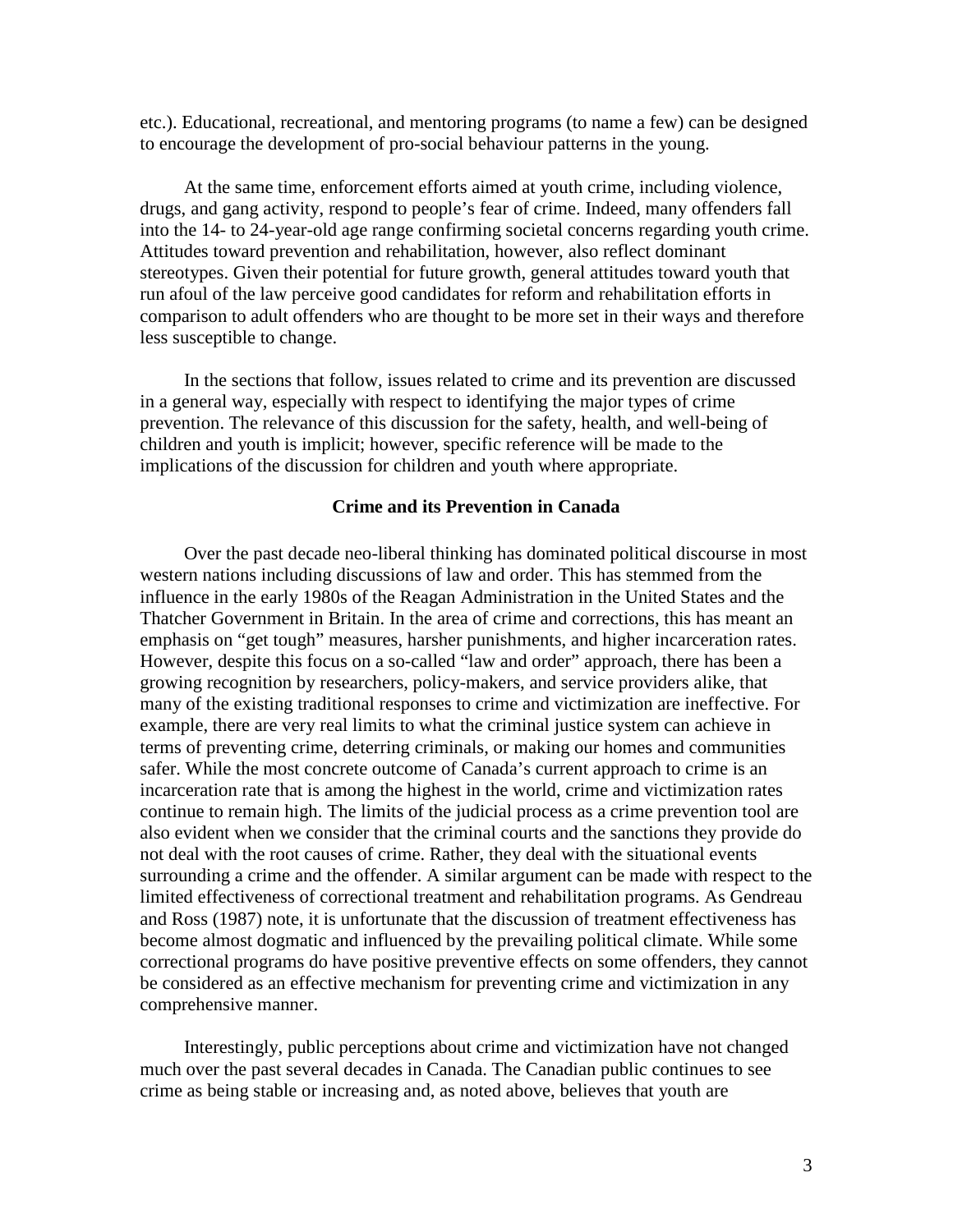responsible. A review of studies and polls describing the views of Canadians confirms this conclusion. For example, an EKOS survey (2004) indicates that a majority of Canadians continue to believe that crime is either at the same level or increasing, but not by as much as in a previous survey (EKOS, 2001). As well, the public is concerned about their children's safety in schools. On the other hand, Canadians feel safe from property and violent crimes within their own neighbourhoods.

Importantly, however, while the Canadian public sees crime as being an important issue, they are also aware of the significance of key risk factors related to crime, such as difficulties within families and schools, problems related to drugs and alcohol, and poverty. In fact, in recent surveys, the public has expressed its support for crime prevention initiatives and has endorsed directing greater attention and resources to the "causes" of crime. For example, the EKOS (2004) report notes that by a margin of two to one the public prefers crime prevention to punishment as a primary goal of the criminal justice system. Moreover, three in four Canadians would rather see an approach to youth crime that offers opportunities to get involved in positive activities, such as training and drug rehabilitation, rather than imposing tougher sentences. More specifically, the report states:

Respondents were presented with a hypothetical situation where they were forced to choose between a series of randomly paired choices on how best to reduce crime. The results show that, almost two out of three times, the expansion of literacy and training programs for youth was selected when paired against other options. Further evidence of the public's preference for proactive solutions to address crime can be found in the support for increasing early childhood intervention, parenting programs, youth recreational activities, and public education programs, which were selected more than half of the time as the most effective form of crime reduction. (EKOS, 2004, p. 36)

In order to identify some key elements of an effective crime prevention strategy, it is important to begin by considering what we mean by "crime prevention". Harvey, Grimshaw, and Pease (1989) suggest that there are effectively no real boundaries to crime prevention work, and that proponents and practitioners subsume widely divergent practices under the headings of "crime prevention" and "community safety". Crawford (1998) points out that genuine prevention is inherently difficult to assess. It involves securing a "non-event". Hastings (1995) suggests that there are three specific tasks in developing a blueprint for prevention. These are: (a) defining the crime problem from the perspective of society, victims, and community; (b) deciding on the appropriate level of intervention, i.e., primary prevention or problem focused, secondary prevention focused on a specific situation or individuals, or tertiary prevention focusing on individuals who have already been involved in an offence; and, (c) deciding on the appropriate point of intervention, i.e., the motivation of the offender, the vulnerability of the victim, and the situation or the opportunity that could give rise to the criminal act.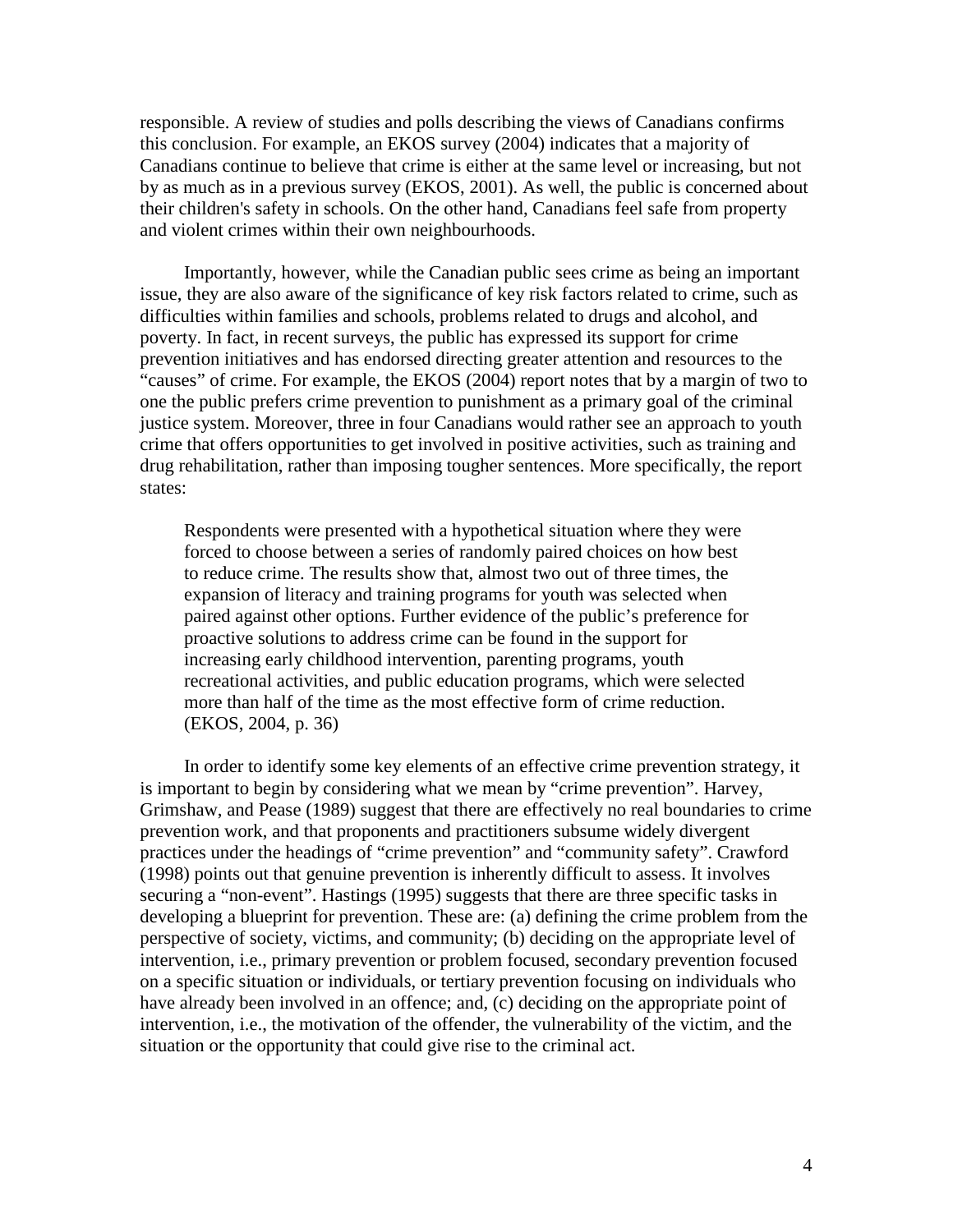There have been many efforts to classify crime prevention approaches. For example, Lejins (1967) talks about differentiating between the techniques employed in crime prevention activities, e.g., punitive prevention or deterrence, corrective prevention or the elimination of criminogenic social conditions, and mechanical prevention or measures to reduce criminal opportunities. Further to this, Crawford (1998) writes, "…in trying to define crime prevention's conceptual boundaries, we recognize that crime prevention is somewhere between the narrow craft of 'policing' and the elephantine and somewhat amorphous processes of social control" (p. 8). Lab (1997) states that crime prevention entails any action designed to reduce the actual level of crime and/or perceived fear of crime. Hastings (1995), however, indicates that prevention should mean a great deal more than better law enforcement.

Definitions of crime prevention, its boundaries, and appropriate conceptualizations remain the subject of intense debate and considerable academic interest. Seeking agreement on a workable definition of crime prevention is not an easy task, nor is trying to determine at what point to intervene and at what level. These are difficult choices to make. Crawford (1998) states that these choices, "…embody assumptions about causes of crime, the nature of social relations and principles of justice, as well as, at the same time they connect with, and are promoted by, political strategies and ideological perspectives" (p. 3).

The nature of prevention strategies can range on a continuum that includes tertiary intervention (e.g., correctional treatment measures) at one end, secondary prevention (e.g., situational crime prevention) in the middle, and primary prevention (e.g., social development) at the other end. Prevention can be multi-dimensional by focusing on all three levels of intervention in an integrated manner. At the same time, crime prevention can be comprehensive and include the health care, child welfare, education, and criminal justice systems, as well as retaining a significant role for the local community. This latter approach emphasizes the need to take a broader look at the root causes of crime and develop a more comprehensive crime prevention strategy.

The House of Commons Standing Committee on Justice and the Solicitor General (SCJSG) provides strong support for a comprehensive approach to crime prevention in their concluding statement:

The Committee accepts that crime will always be with us in one form or another, and will require police, court, and correctional interventions. At the same time, it believes that our collective response to crime must shift to crime prevention efforts that reduce opportunities for crime and focus increasingly on at-risk young people and on the underlying social and economic factors associated with crime and criminality. This comprehensive approach involves partnerships between governments, criminal justice organizations, and community agencies and groups. As well, it situates the crime problem in a community context and sees its solution as a social question. (Government of Canada, 1993, p. 2)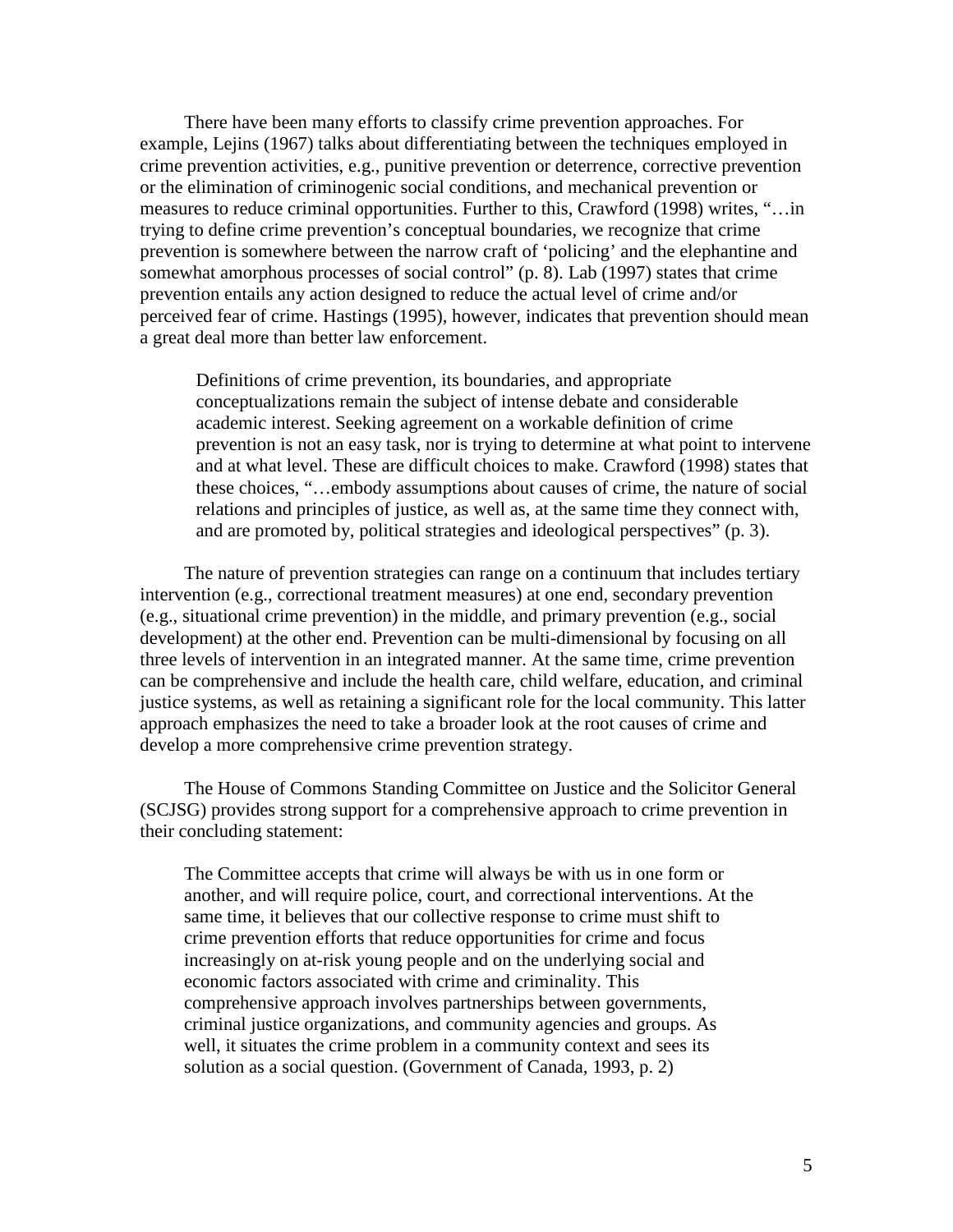Do we really know what underlying social and economic factors are associated with crime and criminality? Can we recognize the impact and effects of these factors? Social science research has identified many interrelated factors in the social environment of persistent offenders that contribute to their criminality. A number of witnesses at the 1993 SCJSG hearings emphasized the relationship between the following:

- 1. Dropping out of school and coming into contact with the juvenile justice system;
- 2. Illiteracy, school failure, low self-esteem, and crime;
- 3. Inappropriate disciplinary methods of parents (lack of consistency is the worst) and delinquency;
- 4. Violent behaviour by young and adult offenders; and
- 5. Witnessing and/or experiencing physical or sexual abuse as children.

It is clear that there is no single "cause" of crime. Rather, crime is the outcome of the interactions of a constellation of factors that include: poverty, physical and sexual abuse, illiteracy, alcohol abuse, drug abuse, lack of job opportunities for youth, negative peer influence, physiological defects (e.g., FAS/FAE), biological defects (chromosome imbalance, tumours, etc.), low self-esteem, inadequate housing, school failures, unemployment, inequality, and dysfunctional families.

Crawford (1998) also identifies a number of variables that impact crime. In addition to gender (most crimes are committed by men), he discusses the impact of the following: (a) individual personality and behavioural factors, such as hyperactive behaviour in early childhood, impulsiveness, and restlessness; (b) family influences, such as social class, family size, family poverty, lone-parenting, inadequate parenting, physical and sexual abuse, parental conflict and separation; (c) living conditions, such as poor housing and unstable living conditions; (d) disintegration of social supports; (e) school influences, such as poor schooling, bullying, poor educational achievements, truancy, and exclusion from school; (f) peer group pressure, delinquency or having friends who are involved in delinquent activities; and, (g) employment issues, such as a lack of training and unemployment.

# **Crime Prevention Strategies**

The discussion above demonstrates that many factors and variables have been associated with crime. It also shows that there are numerous strategies or approaches to crime prevention and many ways to categorize and describe them. In the following discussion, I consider the strengths and weaknesses of four key crime prevention approaches:

- 1. Community Crime Prevention
- 2. Situational Crime Prevention
- 3. Developmental Crime Prevention
- 4. Crime Prevention through Social Development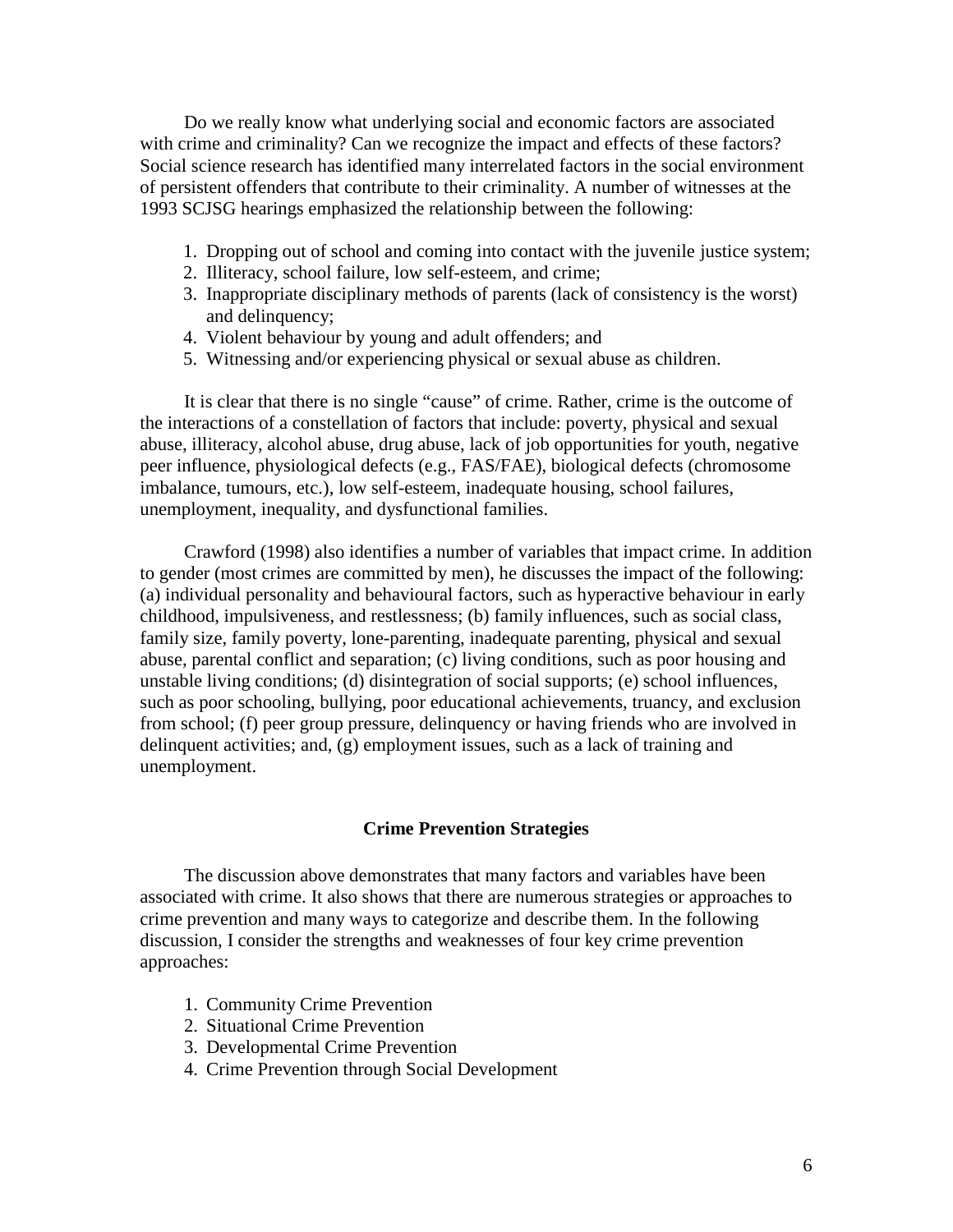### *Community Crime Prevention*

Community crime prevention is sometimes referred to as neighbourhood crime prevention because, for the most part, these programs tend to focus on local, identifiable entities such as neighbourhoods. It is called "community crime prevention" even when implemented on a city-wide basis. Community crime prevention seeks to directly influence intervening constructs such as social cohesion, community atmosphere, and surveillance. Additionally, these programs try to affect community cohesion, crime levels, and the fear of crime. Neighbourhood or Block Watch programs, Block Parents, citizen patrols and general police-community initiatives (such as education programs, social events, anti-drug activities, etc.) are excellent examples of such community crime prevention programs.

Evaluation studies of the effectiveness of community crime prevention show mixed results. Early research found that familiarity with neighbours and the community increases with participation in block parties and social events. However, later studies paint a bleaker picture. For example, in a study of two Neighbourhood Watch programs in London, England, Bennett (1990) finds that social cohesion increased in one area and decreased in the other. In addition, building on an analysis of four organized neighbourhoods in Chicago, Rosenbaum (1986) reports no change in the social cohesion in three areas and actually found decreased social cohesion in the fourth.

In general, the literature regarding Neighbourhood Watch programs is mixed. For example, Lab (1997) reports that the literature on citizen patrols suggests that they can be effective in reducing both crime and fear, but that police foot patrols have had mixed results. He points out that the evidence supports the idea of communal action as a successful Neighbourhood Watch means of combating crime and the fear of crime. Gerbner, Cirel, Evans, McGillis, and Whitcomb (1977) also report that official crime records reveal a positive impact of programs. However, some observers have raised questions about the effectiveness of these programs and whether they merely displace crime rather than prevent it. Others have criticized neighbourhood or community crime prevention because these types of programs are aimed primarily at property offences. They have little, if any, impact on interpersonal violence because much of this type of behaviour goes on behind closed doors. Nor do they address other types of crime such as white collar and corporate crime, computer and Internet-based crime, or economic crime.

An example of an early neighbourhood crime prevention strategy was based on Broken Windows Theory (Wilson & Kelling, 1982, 1989). This theory stresses police and citizen foot patrols and greater community efforts to clean up neighbourhoods. Broken Windows Theory formed the basis of the State of New Jersey's "Safe and Clean Neighborhood Program" in the mid-1970s, as well as efforts in New York City in the 1980s. Wilson (1983) reports on the New Jersey experience and points out that while some success was observed with respect to the "clean-up" of the neighbourhood, there was no evidence that foot patrols had reduced crime rates.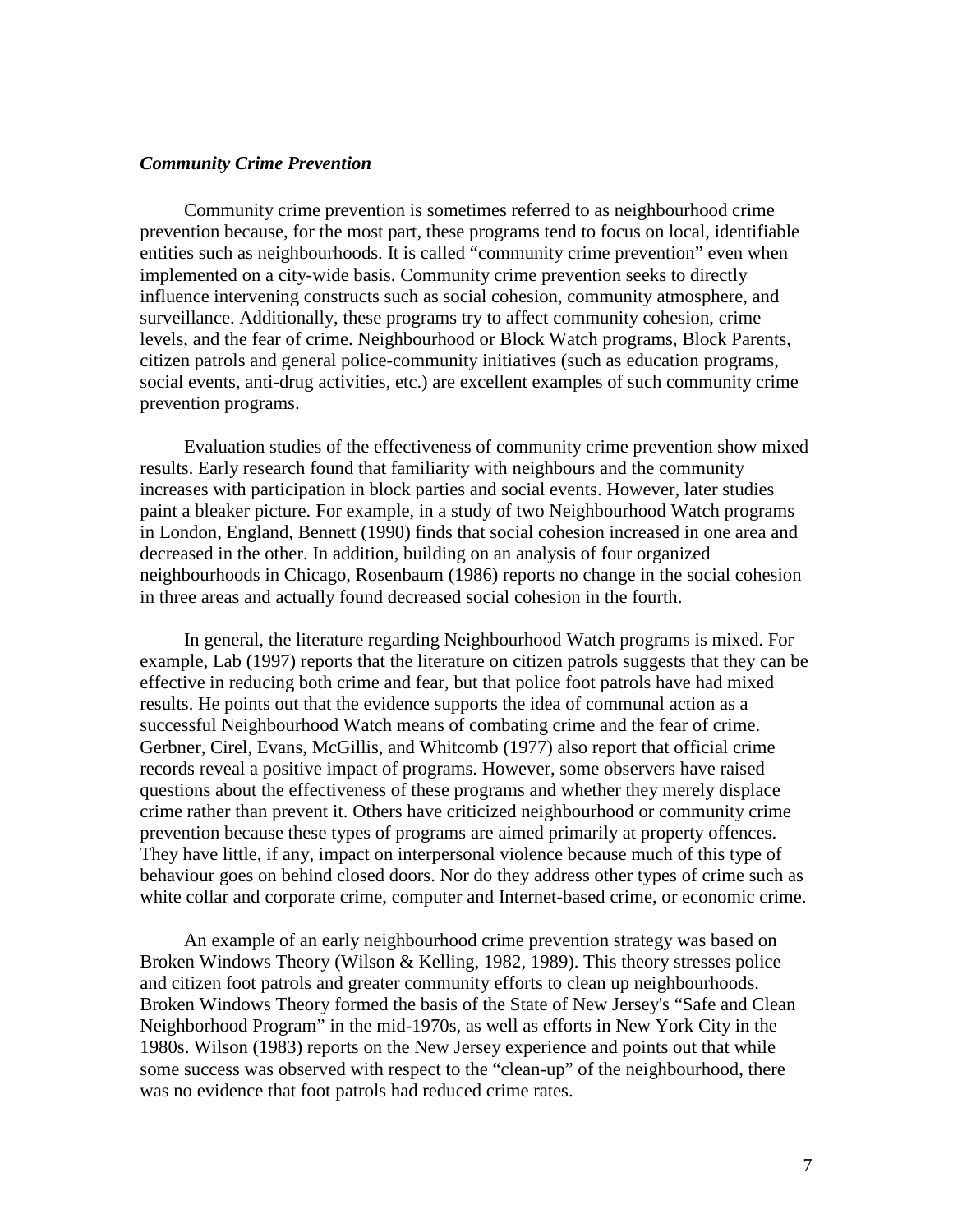Neighbourhood or community crime prevention is appealing because it reflects a "common sense" approach to crime. That is, if we are watching out for each other (including our property), we are less likely to be victimized. By extension, having police officers or citizens patrol neighbourhood streets gives the impression that someone is there to protect us. However, this approach to crime prevention has encountered considerable criticism and is limited in its focus. A salient lesson learned from the experience with community crime prevention is that the involvement of community members is a crucial factor in developing an effective crime prevention strategy.

There has been renewed interest in community crime prevention strategies as a result of the recent focus on social capital as a policy and program instrument. Social capital has come to be seen in community crime prevention as a key ingredient in policecitizen neighbourhood interventions. The role of social capital has been highlighted in the work of Sampson and Raudenbush (1999) in Chicago neighbourhoods. Their efforts in promoting interventions related to social capital and based on informal neighbourhood relationships, as a tool to reduce minor street crimes and disorder, appear to have had an impact on reducing violent crimes in these neighbourhoods.

Corrado, Cohen, Irwin, and Davies (2005) present recent research on social capital that suggests that community networks need to be expanded beyond just police links or coordinated programs to include early education intervention programs, health care, and employment schemes. Their discussion regarding the importance of social capital raises a number of questions about the concept and its use. To begin with, a clear definition of this concept is required if policies and programs are to be developed based on social capital. At the moment, such a definition is not available and there is considerable debate over how social capital should be defined and applied. While it is beyond the scope of this article to provide a detailed discussion of these issues, suffice it to say that a working definition of social capital is required which is sufficiently broad to encompass the experiences of neighbourhoods with informal networks, yet narrow enough to differentiate between these informal networks and other social interaction that goes on in neighbourhoods between residents and such professionals as teachers and police officers who work there. Calling all relationships and social networks in a community "social capital" does not allow us to distinguish between various forms of social interaction and their impact on community functioning. Moreover, this discussion brings several other key variables into focus including the definition of community, the meaning of community-based, and who qualifies as a member of a community or neighbourhood. Equally important is a clarification of the role that professionals have in these contexts.

## *Situational Crime Prevention*

The prioritizing of crime prevention efforts is nowhere more evident than under the umbrella of situational crime prevention strategies. One of its distinctive features is the targeting of a specific problem, place, or person. Canada's National Crime Prevention Centre (2000b) describes situational crime prevention as a "common sense" approach to crime prevention. It is referred to as such because situational crime prevention often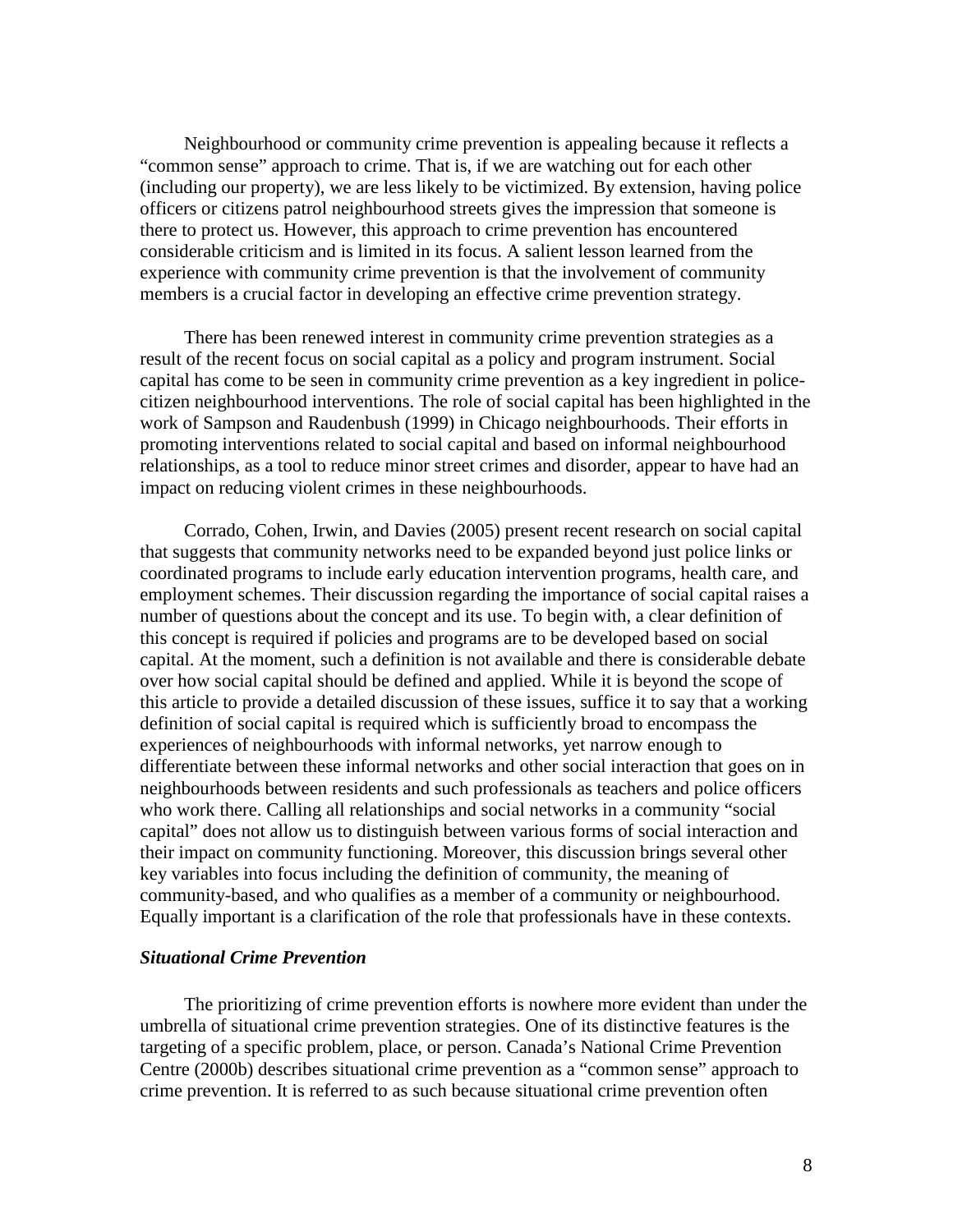involves taking simple, common sense steps to reduce or eliminate opportunities for crime. Some examples of this common sense approach include not leaving your car keys in the ignition when you leave your car, locking your doors when you leave home, not leaving packages in your unattended car, and taking other such common sense precautions.

Clarke (1983) suggests that situational crime prevention generally focuses on highly specific forms of crime. It involves the management, design, or manipulation of the immediate environment. It is systemic and permanent, and aims to reduce the opportunities for crime, as well as increasing the risk of engaging in criminal activities for a wide range of offenders. Crawford (1998) simplifies this discussion by suggesting three premises for situational crime prevention: (a) reduce the opportunity of crime; (b) increase the risk of detection; and (c) reduce the rewards of crime.

It is difficult to define situational crime prevention without mentioning its two precursors, i.e., opportunity reduction (Jane Jacobs, 1961) and defensible space (Oscar Newman, 1972). Moreover, the popularization of the concept of Crime Prevention through Environmental Design (CPTED) represents one of the more well-known and well-utilized situational crime prevention strategies. The CPTED approach suggests that the physical environment can be manipulated to influence behaviours that ultimately reduce the incidence and fear of crime. Further, Crowe (2000) suggests that there is a resurgence of interest in CPTED. For example, he refers to recent efforts of the State of Florida, which has gone so far as to pass a law entitled the "Safe Neighborhood Act". This law provides legal authority and funding for the implementation of CPTED strategies.

Lab (1997) writes that situational crime prevention offers an approach that seeks to target specific problems with individualized intervention. These techniques epitomize the idea of secondary prevention. Many of the studies of situational crime prevention, such as those by DesChamps, P. L. Brantingham, and P. J. Brantingham (1991) on transit system fare avoidance in British Columbia, and Ekblom (1992) on preventing post office robberies in London, England, indicate a significant measure of short-term success. Another example is the recent crime reduction effort based on the use of Closed Circuit Television (CCTV). Welsh and Farrington (2004) report on a meta-analysis of what they deem as the highest quality available research evidence on the effects of CCTV on crime in public spaces. They examined the results of studies from the United Kingdom and North America that included follow-up periods of between 3 to 24 months for city centres or public housing (averaging less than 12 months), 12 to 32 months for public transport (averaging less than 24 months), and 8 to 30 months for car parks (averaging slightly more than 12 months). They concluded:

CCTV had a significant desirable effect on crime, with an overall reduction in crime of 21 per cent in experimental compared to control areas. CCTV was most effective in reducing crime in car parks, most effective when combined with improved street lighting and targeted at vehicle crimes, and more effective in reducing crime in the U.K. than in North America. (p. 21)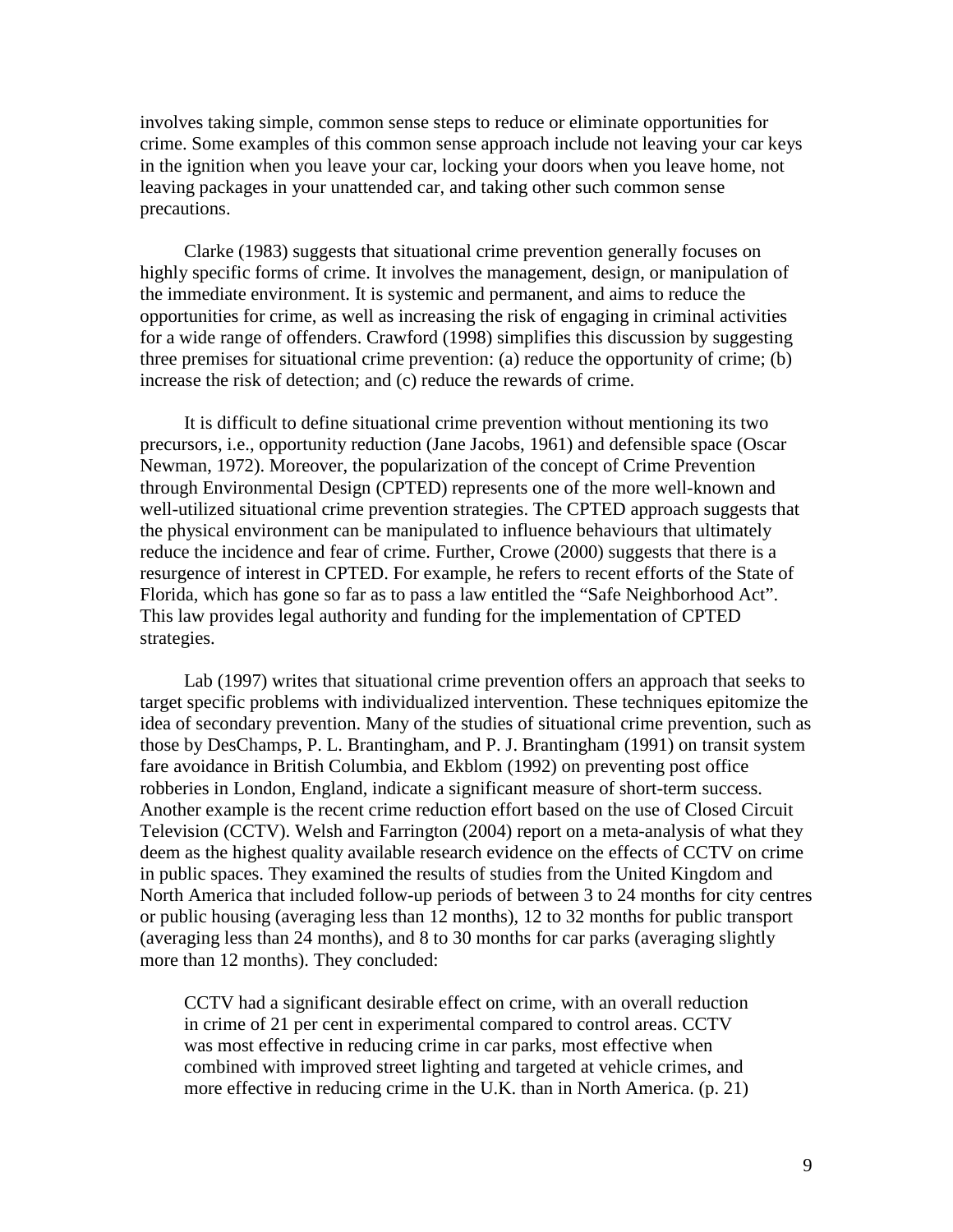However, while this example was presented as an evidence-based crime prevention analysis, there was limited information in the report on the different factors potentially affecting the results of each study in the meta-analysis.

The evaluation studies on situational prevention strategies are less clear on the long-term and lasting effects of these types of measures. The reason for this is that it is both difficult and costly to sustain these techniques for extended periods of time. As well, it is equally a challenge to assess the impact of these strategies on the overall rates of crime and to take shifts in crime patterns into account. The success of situational crime prevention strategies has made them very popular with law enforcement agencies and the general public, despite the fact that these strategies do not deal with the perceived root causes of crime. By themselves, these approaches have limited long-term value; however, when included in broader and more comprehensive approaches, they can play a key role in reducing some specific types of crime and victimization.

### *Developmental Crime Prevention*

Crime prevention from a developmental perspective is largely based on the idea that criminal activity is determined by behavioural and attitudinal patterns that have been learned during a child's psychosocial development. Ideas concerning crime prevention and the fundamental causes of crime are really concomitant ideas. The point is that while some criminal activities are influenced by proximate events, others are influenced by key risk factors that require long-term intervention.

Research such as that done by Tremblay and Craig (1995) confirms that intervention with young children and their parents has positive effects on three key risk factors: (a) poor parenting (parents); (b) cognitive deficits (life environment); and (c) socially disruptive behaviour (school). This does not negate the importance of other structural risk factors such as poverty and a poor living environment but it does provide easier and more focused opportunities for preventive intervention. In addition, Tremblay and Craig's review of the literature indicates the positive effects of intervention on inadequate parenting. They looked at the formation of attitudes toward parenting, mother satisfaction, family communications, father participation, child abuse and neglect, as well as the rate of a return to work and further pregnancy rates. They found that to the extent that positive effects can be maintained over long periods, they are likely to have a significant effect on a child's development.

Cognitive deficits of all kinds are associated with criminal behaviour. Longitudinal studies such as those done by Moffitt (1990, as cited in Tremblay & Craig, 1995), Farrington (1991, as cited in Tremblay & Craig, 1995), and Stattin and Klackenberg-Larsson (1991) have shown that preschoolers and elementary school children's cognitive deficits predict later criminal behaviour. Most of the studies highlighted by Tremblay and Craig (1995) confirm that interventions (such as daycare participation, special learning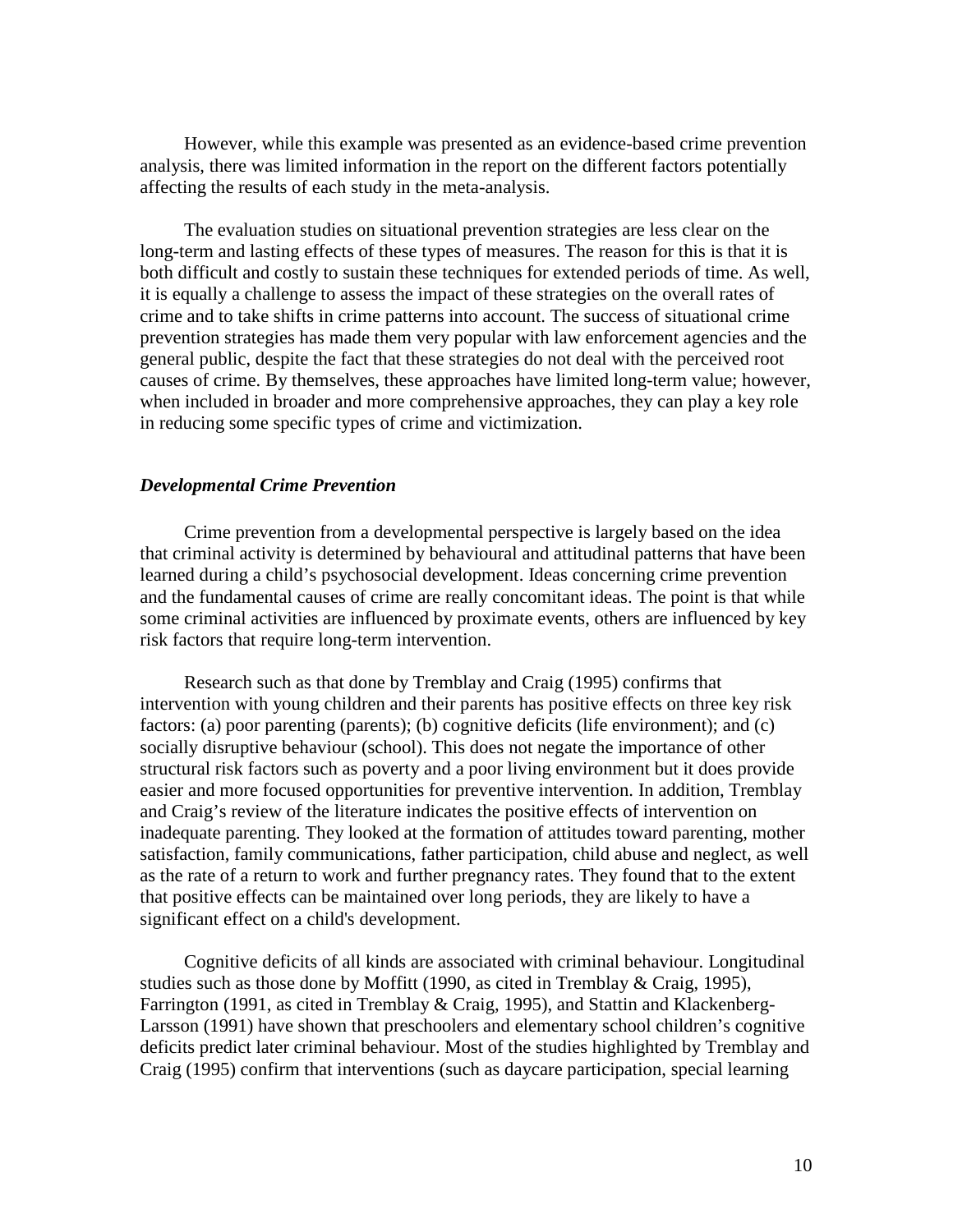opportunities, or social skills training), which focus on stimulating cognitive development, must begin at an early age in order to have a significant impact.

Studies such as Earls (1986, as cited in Tremblay & Craig, 1995) and Mrazek and Haggerty (1994, as cited in Tremblay & Craig, 1995) report positive effects of early treatment on the disruptive social behaviour of children, particularly in the short term. While experience with respect to long-term effects is more limited, there are indications that short-term studies have demonstrated long-term effects (Farrington & Tonry, 1995). Howell (1997, as cited in Lab, 2004) suggests that protective factors are individual or environmental factors that tend to increase resistance to, or inhibit the development of, problematic behaviours. However, as indicated by Catalano, Arthur, Hawkins, Berglund, and Olson (1998, as cited in Lab, 2004), children exposed to multiple risk factors are at substantially greater risk of future delinquent behaviour, even with the positive influence of some protective factors.

A good illustration of the positive influence of protective factors can be found in programs using the Healthy Families model. An evaluation of this model is provided by Boyes and Hornick (2005), who note that the model is based on the Healthy Families America Program. This model was tested in various sites across Canada, including three experimental sites of the Success by Six Healthy Families Program in Edmonton, Alberta (Norwood Child and Family Resource Centre, the Bent Arrow Traditional Healing Society, and Terra Association); the Kwanlin Dun First Nation Healthy Families Program in Whitehorse, Yukon; and the Best Start Healthy Families Program in Charlottetown, Prince Edward Island. The Healthy Families model was successfully implemented at all five sites. At all program sites, over 70% of program time was spent on client-focused activities.

Finally, the Tremblay and Craig (1995) examination of some 49 prevention experiments suggests that early childhood intervention can have a positive effect on the three very important risk factors for juvenile delinquency: disruptive behaviour, poor cognitive skills, and poor parenting. Two of these – disruptive behaviour and poor cognitive skills – also impact school performance. Furthermore, their review indicates that experiments with long-term follow-up targeting at least two of these risk factors, i.e., disruptive behaviour and poor parenting skills in childhood, have been shown to have a significant effect on decreasing future criminal behaviour. Tremblay and Craig (1995) indicate that many of the experiments that have been reviewed in the past have been small-scale confirmatory or replication type studies. Moreover, as indicated by Lab (2004):

…recent studies based on better theoretical models with quality longitudinal data have demonstrated considerable success at addressing and improving a number of important protective factors and reducing risk factors, including antisocial behaviors such as crime (see Howell, 1997; Kury and Obergfell-Funchs, 2003; Loebner and Farrington, 1998). (p. 145)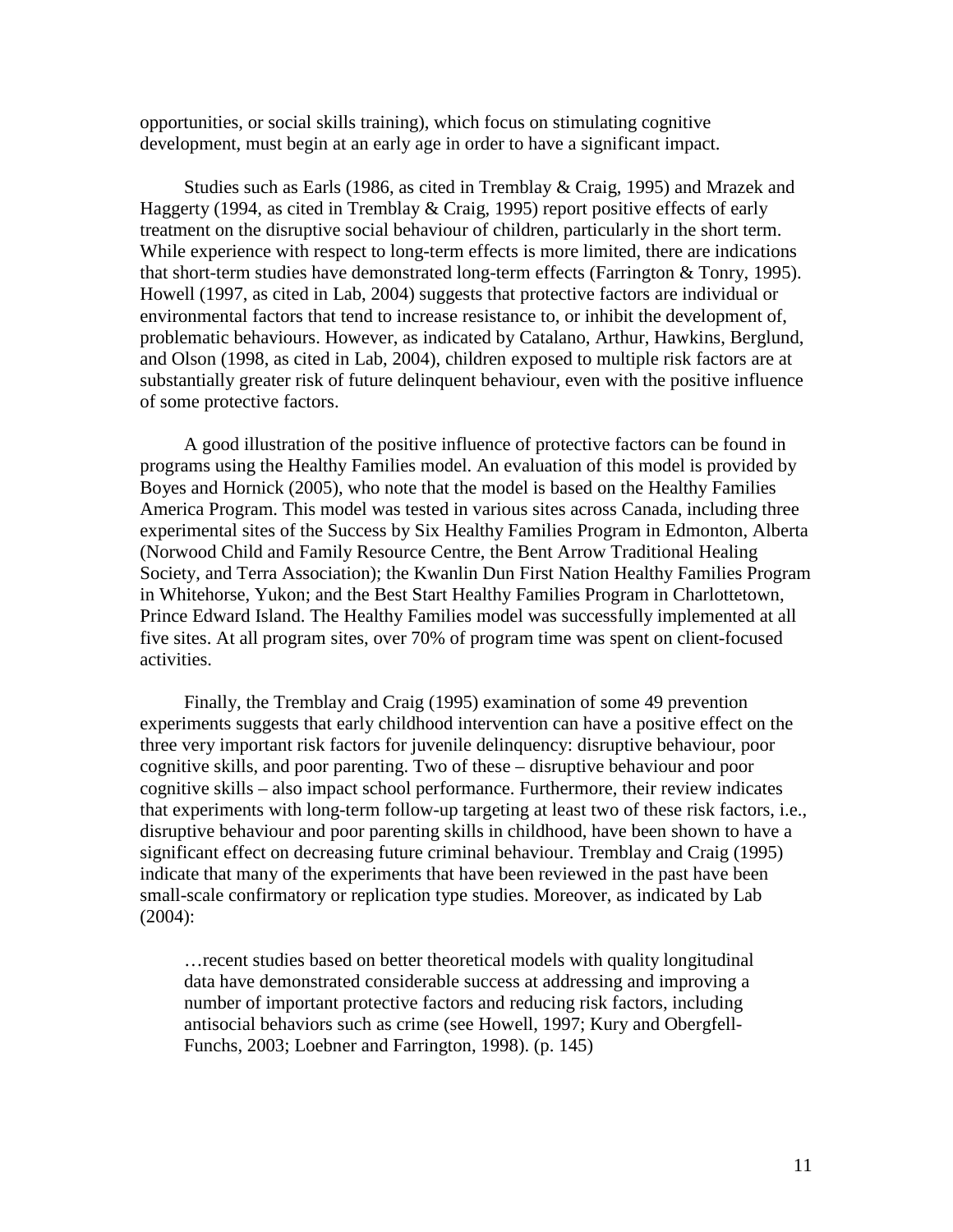From a policy perspective, proponents of this approach believe that money invested in early prevention efforts with at-risk families will have greater payoffs than money invested later, after the child has engaged in criminal activity. However, developmental crime prevention does not sufficiently deal with certain types of crime, such as familyrelated violence, personal crimes, and white-collar or economic crime. In addition, Rosenbaum, Lurigio, and Davis (1998) note that as a society, we need to understand that children face different risk factors at different points in their development, thus dictating the need for different interventions as they develop. This is a challenge that developmental theorists have only partially dealt with since they focus principally on children and do not typically address the problems faced by youth who develop delinquent characteristics during their preadolescent or adolescent periods. These young people represent a significant portion of those exhibiting delinquent and subsequent criminal behaviour in society.

### *Crime Prevention through Social Development*

Crime Prevention through Social Development (CPSD), or social crime prevention as it is called in Europe and in some circles in the United States, rests on what Lab (1997) refers to as the assumption that true change in crime and fear can be achieved only through attacking and altering larger social and economic problems and issues. Lab further states that advocates of such social prevention point to problems of structural inequality, poor education, economic or social powerlessness, and other related concerns. Currie (1988) suggests that the approach we need toward crime in the coming decades might be called "social environmental" or, to resurrect an old term, "human ecological". By this, Currie means a strategy that includes interventions on the level of individuals and families "at risk". It also moves beyond this level to interventions aimed at the larger social forces that have an impact at the community level and thereby put large numbers of individuals and families at risk.

Are the concepts of social prevention and Crime Prevention through Social Development synonymous? Lab (1997) suggests that from a social prevention orientation, society needs to address problems at the "macro level". The social prevention model focuses on developing programs and policies on the national scale to improve health, family life, education, housing, work opportunities, and neighbourhood activities. In addition, we can deduce that for Lab (1997), social prevention is at the frontier or the boundary of what is traditionally viewed as primary and secondary prevention.

On the other hand, social development (which is a term more in use in Canada) attempts to build upon what we believe and know about the social and economic factors that are most closely related to criminal behaviour. The National Crime Prevention Centre (2000a) presents Crime Prevention through Social Development (CPSD) as an approach to the prevention of crime and victimization, which recognizes the complex social, economic, and cultural processes that contribute to crime and victimization. CPSD seeks to strengthen the bridge between criminal justice policies and programs and the safe, secure, and pro-social development of individuals, families, and communities.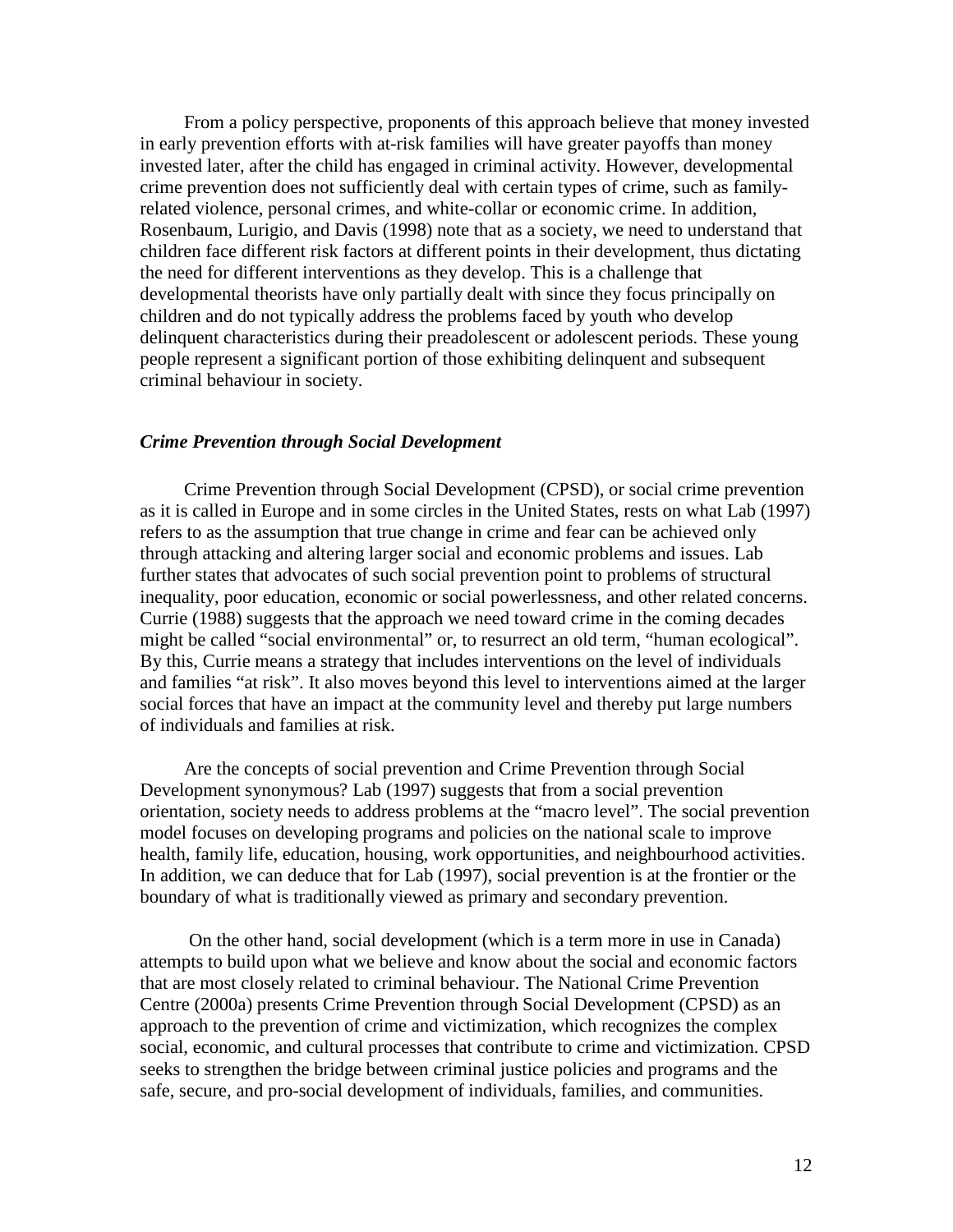Furthermore, the National Crime Prevention Centre (NCPC) suggests that CPSD tends to concentrate on secondary prevention measures. Such a definition implies that we should focus on key risk factors that contribute to involvement with crime such as those suggested by Crawford (1998) as well as other risk factors discussed above. Once again, these include: individual personality and behavioural factors, family influences, living conditions, school influences, peer group pressures, and recreational and employment opportunities.

One of the key characteristics of the Canadian experience with CPSD is that it is implemented on a relatively small scale and is community driven. In addition, as pointed out by the NCPC (2000a), most of the social development strategies in Canadian communities can be classified under one of three general rubrics:

- 1. Individual-level strategies that focus on addressing existing deficits that may place individuals at risk of involvement in crime;
- 2. Family-oriented strategies that seek to strengthen family capacity, such parenting programs; and
- 3. Community-level strategies that seek to strengthen local capacity to prevent crime.

Presumably all these strategies focus on high-risk situations.

Some of the critics of a social development approach highlight the fact that its definition and scope are quite broad. For example, Crawford (1998) suggests caution regarding social development approaches because of the potential danger in becoming either too diffused or too dominating within social policy. Social development approaches require a significant amount of human and financial resources from both within and outside the community. It is also difficult to target those responsible for, or at risk of becoming involved in, white-collar crime and so-called "victimless crimes" such as electronic commercial fraud and Internet crime. In addition, the issue of violence against women, especially within private spaces, is not readily amenable to social development intervention strategies. Finally, it is difficult to assess the impact of these broad prevention strategies both in the short and long term since many variables can have a potential impact on outcomes.

### **Conclusion: Toward a Comprehensive Crime Prevention Strategy**

I have noted key arguments that suggest the need for a new and different crime prevention approach. Crime and victimization continue to exist and while official data indicate a reduction in overall levels of crime, reasonably unchanged levels of victimization counterbalance this. Second, the public view is that the agents of the criminal justice system (police, courts, and correctional services) have not been able to demonstrate that they can reduce or control crime and victimization. In addition, many believe that the criminal justice system contributes to the increase in crime through its use of prisons, which can become training grounds for criminals. The current situation begs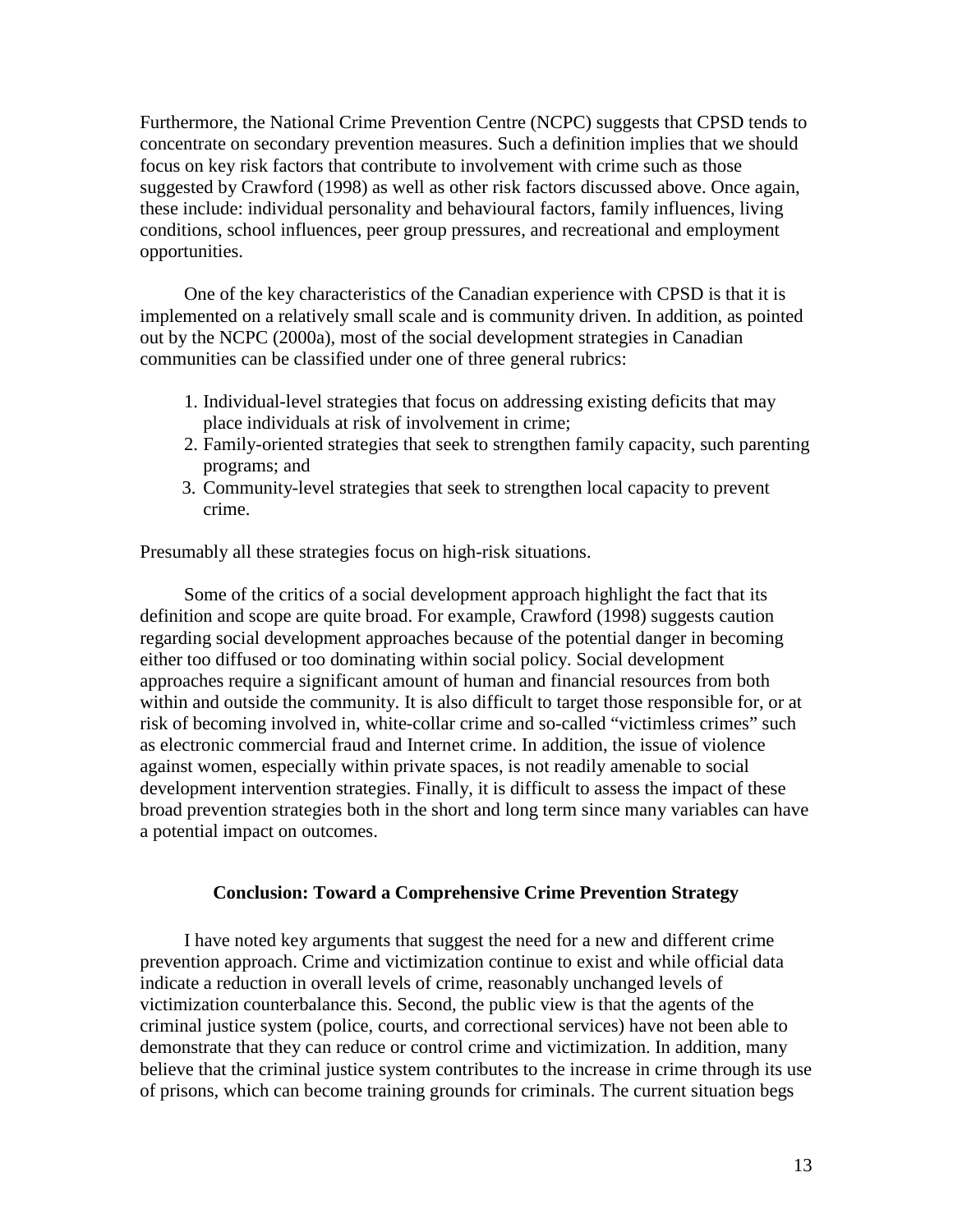the question as to what types of crime prevention strategies are most appropriate and able to produce effective results.

It is my belief that a meaningful strategy for preventing crime should be based on a social development approach that strengthens individuals, families, and communities. Such an approach should be designed and managed at the local level. The strength of a community-based social development approach is that it can address specific factors that are strongly associated with youth as well as adult criminal activity. These include violence in the home, unsupportive family life and parental behaviour, poverty, poor housing, failure in school and illiteracy, drug and alcohol abuse, and unemployment. Advocates of social crime prevention approaches highlight existing and entrenched societal problems of structural inequality, poor education, unemployment, poor employment options, economic and social powerlessness, and other related concerns. These social inequities disadvantage many in Canadian society and have a particular impact on children and youth, the elderly, and single parents.

Prevention based on social development makes sense for our communities by making them safer and more attractive places for all citizens. Moreover, there is ample evidence that well-designed social development programs prevent crime and are costeffective. The NCPC (2000a), for example, points to American evaluations that show that Crime Prevention through Social Development pays handsome dividends. The Perry Preschool Project in Michigan has been shown to be responsible for significantly reducing juvenile and adult crime in the long term. This conclusion is based on almost 30 years of participant follow-up.

Social development strategies do not, however, necessarily alleviate the short- or medium-term needs of communities that are in crisis and seeking an immediate reduction in crime. As indicated by the Aspen Institute (2002, as cited in Hunsley, 2003):

Comprehensive community initiatives have made great strides in identifying the many moving parts that have to come together to achieve change and in understanding how difficult it is to implement complex community change strategies and to acquire the capacity and resources needed to make them work effectively. (p. 7)

To achieve this, we must add supplementary prevention strategies, usually situational in nature and often including community capacity building, to the longer-term social development approach. Their aim must be to generate a greater sense of safety and well-being, as well as increasing socio-economic benefits for those residents most in need.

A comprehensive crime prevention strategy needs to meet several important requirements to be effective. These include building active partnerships throughout the community, ensuring that the roles and responsibilities of all players – and especially the police – are clearly defined, putting in place a sound governance structure to help in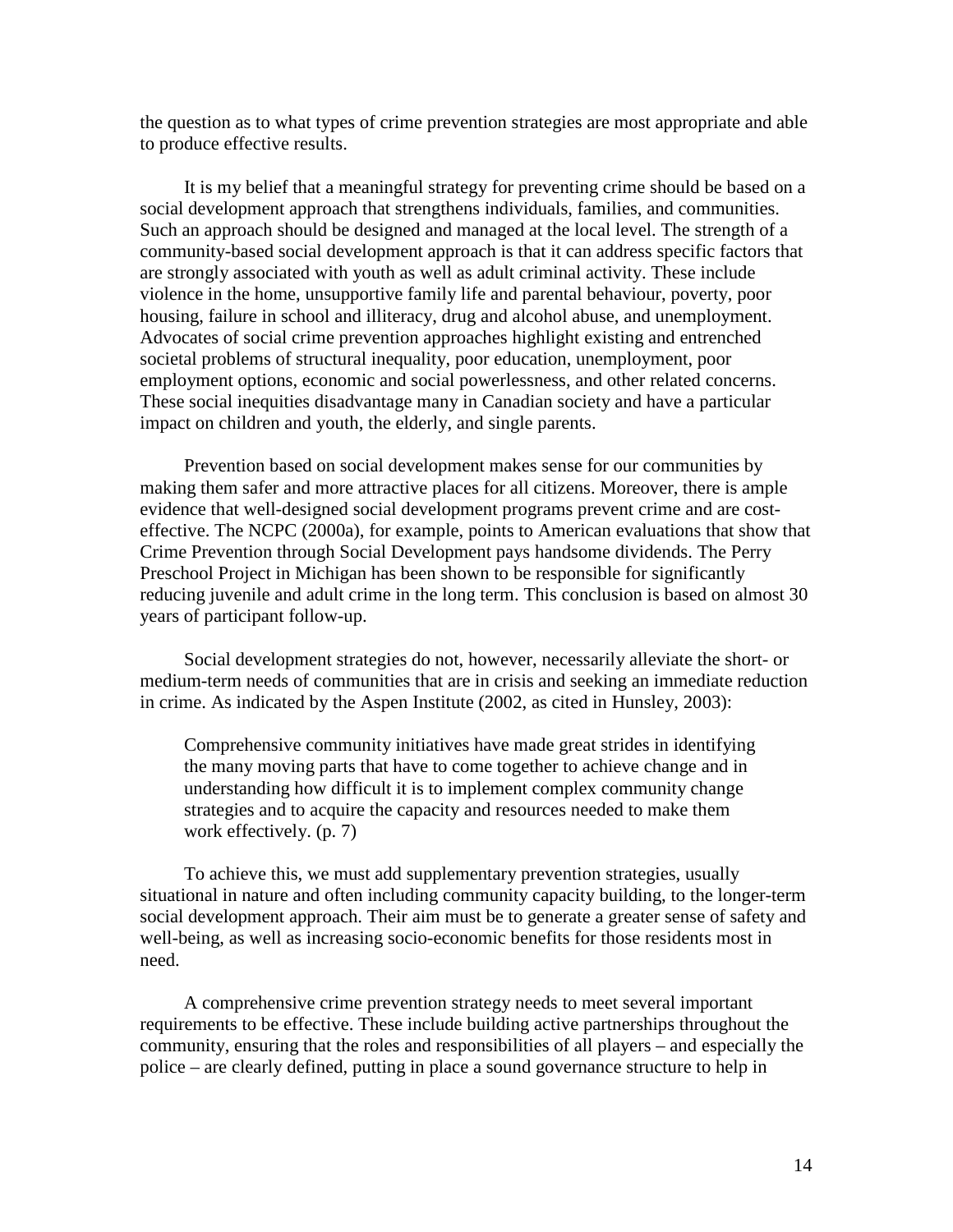decision-making, and implementing intervention strategies using an evidence-based approach.

Comprehensiveness thus refers to a systematic process of identifying the priority concerns of a given community, using diagnostic tools to identify and target relevant risk and protective factors particularly with respect to children and youth across multiple domains, and identifying and implementing evidence-based responses that match the prioritised factors. (Hawkins, Catalano, & Arthur, 2002, pp. 955-956)

A comprehensive strategy should be designed to address the multiple risk and protective factors associated with crime and victimization at the individual, family, community, and societal level. Such an approach should yield a higher return than discrete approaches. Establishing a comprehensive community-wide approach is a longterm effort, however, and it may not be a practical option if, for example, key community agencies are unwilling or unable to respond to some specific problems or issues. In such cases, alternative methods are available to provide support for communities facing significant problems that possess limited resources or consensus on how to deal with these problems.

Wyrick and Howell (2004) highlight one of these methods. Their strategic riskbased response model was applied to youth gangs, although in my view it is equally applicable to broader community concerns. They state:

Comprehensive community approaches still remain the ideal communitylevel response to youth gangs. Many communities, however, cannot implement comprehensive programs for a variety of legitimate reasons and these communities can benefit from developing a strategic risk-based response to youth gangs. (p. 20)

I believe their approach can provide a framework for intervention when key community agencies are unwilling or unable to respond to all the particular concerns identified in a community assessment process. The goal then becomes to focus on key or core issues, such as children and youth at risk, and on factors where there is the most potential for joint partnership intervention.

One key lesson learned by the National Strategy for Community Safety and Crime Prevention (NSCSCP) and reported by Léonard, Rosario, Scott, and Bressan (2005) suggests the need to ensure that the roles and responsibilities of local advisory groups, project coordinators, and partnering organizations (or what I referred to earlier as governance structures) are clearly articulated. Another lesson from this study focuses on the importance of building and maintaining local partnerships as key to sustaining collaborative action. To this, I would add the importance of ensuring the full participation of the police in any comprehensive local crime prevention strategy. Police officers see themselves as peace officers whose primary responsibility is to enforce the law and maintain public order. As Caputo and Vallée (2010) point out: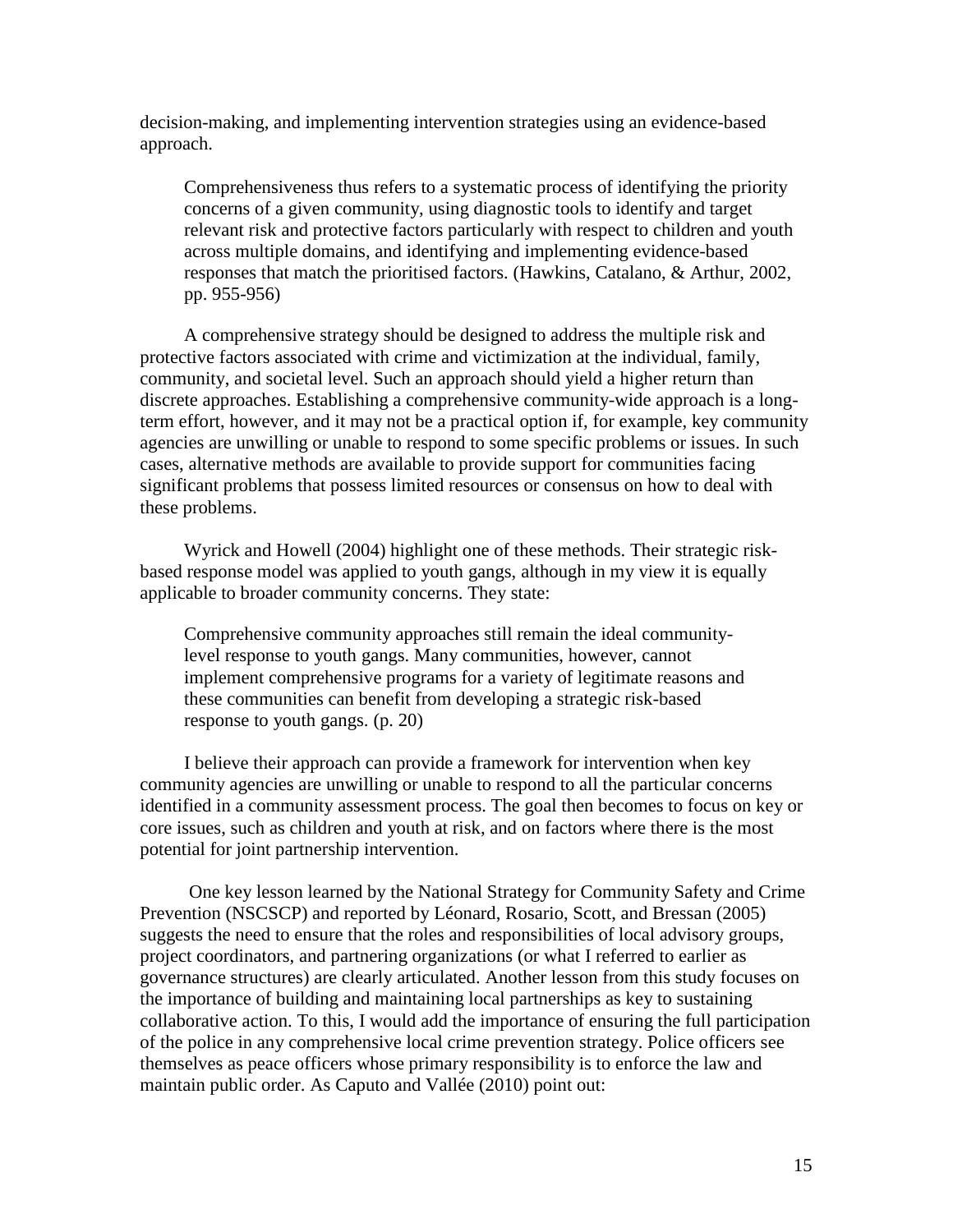A new integrated and comprehensive service delivery model could be a way of giving police officers an expanded role in community problem solving. Such a model would emphasize their skills and expertise as peace officers and law enforcers. It would be build on their operational expertise and experience as first responders. (p. 93)

Finally, it is important that any intervention be reviewed on an ongoing basis to ensure that it is on track and meeting its objectives. According to Welsh and Farrington (2005), "Systematic reviews are the most comprehensive method to assess the effectiveness of crime prevention measures" (p. 349). They also point out that, "in an evidence-based society, [systematic reviews] would be the source that governments would turn to for help in the development of policy" (p. 348). This view is certainly supported by those assessing the lessons learned through the NSCSCP. I share the view that evaluation is a vital element of success in the development, implementation, and sustainability of effective crime prevention programs.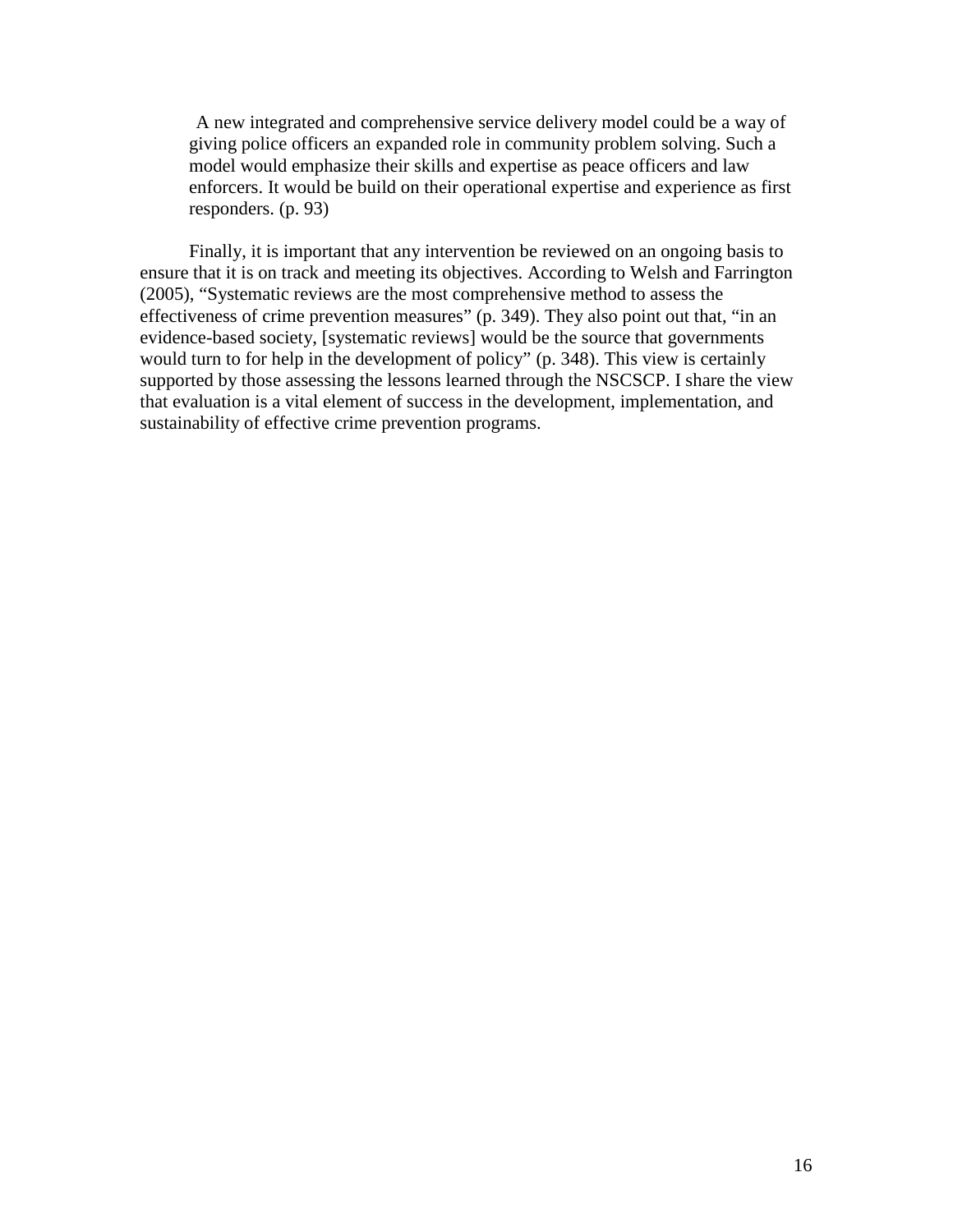#### **References**

- Arcand, M. A., & Cullen, J. E. (2004). *Promising practices: Survey of police involvement in crime prevention through social development in Canada*. Ottawa: Public Safety and Emergency Preparedness Canada.
- Aspen Institute. (2002). Voices from the field II: Reflections on comprehensive *community change*. In T. Hunsley (2003, November), Presentation to the ICPC international symposium on crime prevention, Pretoria, South Africa.
- Bennett, T. (1990). *Evaluating Neighbourhood Watch*. Aldershot, UK: Gower.
- Boyes, M., & Hornick, J. (2005). *An evaluation of the healthy families model in five Canadian communities*. A report undertaken on behalf of the National Crime Prevention Centre. Ottawa: Public Safety and Emergency Preparedness Canada.
- Caputo, T., & Vallée, M. (2010). Creating safer communities for children and youth: The role of the police in crime prevention. *International Journal of Child, Youth and Family Studies, 1*(1), 78-96.
- Clarke, R. V. (1983). Situational crime prevention: Its theoretical basis and practical scope. In M. Tonry & N. Morris (Eds.), *Crime and justice* (Vol. 4, pp. 225-256). Chicago: University of Chicago Press.
- Corrado, R. R., Cohen, I. M., & Davies, G. (2005). *Social capital and community crime prevention programs: Impacting research*. Unpublished paper prepared for the Policy Research Initiative, Ottawa.
- Crawford, A. (1998). *Crime prevention and community safety: Politics, policies and practices*. London: Longman Criminology Series.
- Crowe, T. D. (2000). *Crime prevention through environmental design: Applications of architectural design and space management concepts* (2nd ed.). Woburn MA: National Crime Prevention Institute.
- Currie, E. (1988). Two visions of community crime prevention. In T. Hope  $\&$  M. Shaw (Eds.), *Communities and crime reduction* (pp. 280-286). London: Her Majesty's Stationery Office.
- DesChamps, S., Brantingham, P. L., & Brantingham, P. J. (1991). The British Columbia transit fare evasion audit: A description of a situational prevention process. *Security Journal, 2*, 211-218.
- Earnscliffe Research and Communications. (2000, April). Canadian public survey. Ottawa: Author.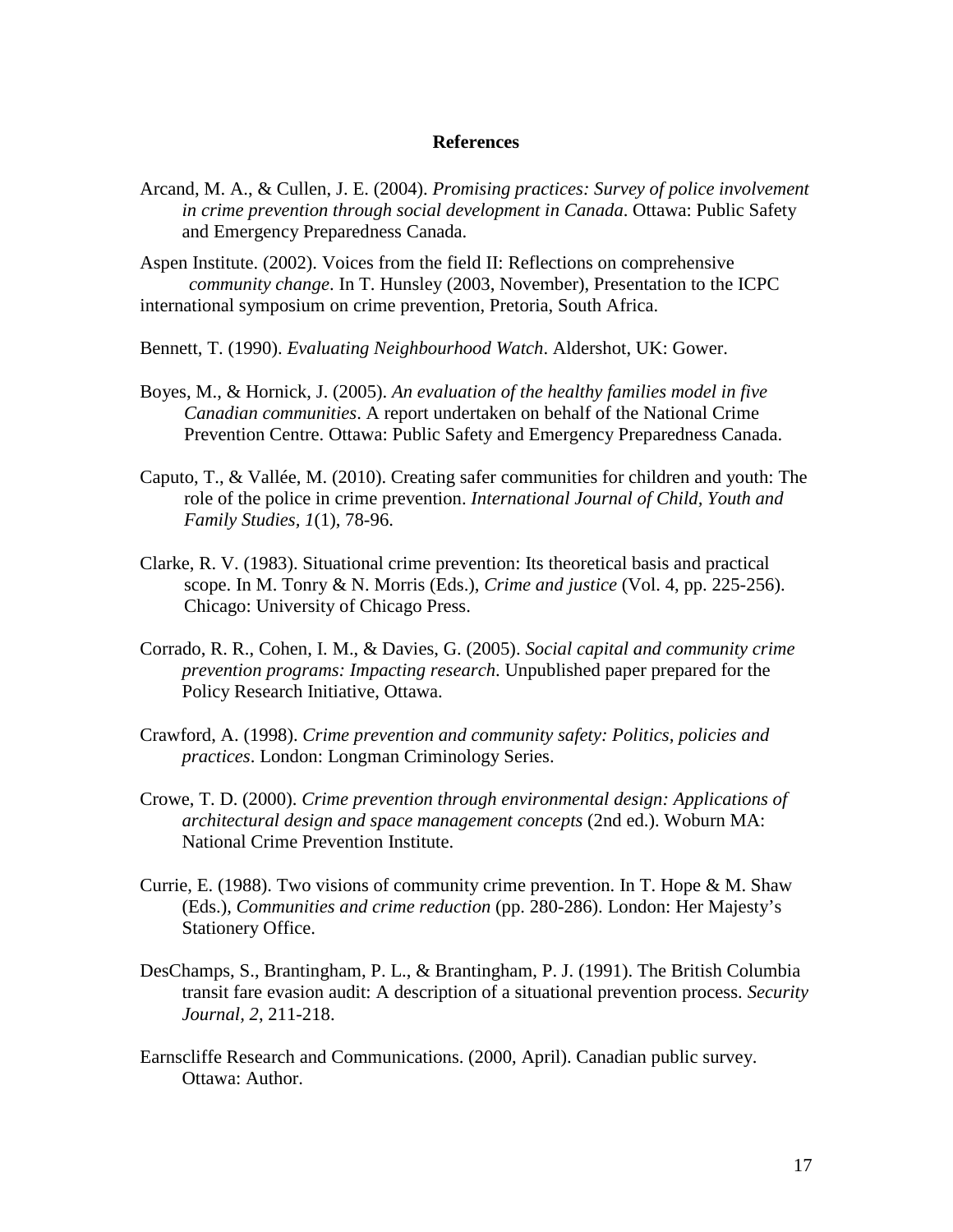- Ekblom, P. (1992). Preventing post office robberies in London: Effects and side effects. In R. V. Clarke (Ed.), *Situational crime prevention: Successful case studies* (pp. 66- 74). New York: Harrow and Heston.
- EKOS Research Associates Inc. (2001). *Survey of Canadian attitudes toward the prevention of crime.* Ottawa: Author.
- EKOS Research Associates Inc. (2004, March 26). *Canadian attitudes toward crime prevention: Final integrated report.* Ottawa: Justice Canada.
- Gendreau, P., & Ross, R. (1987). Revivication of rehabilitation: Evidence from the 1980s. *Justice Quarterly, 4*(3), 349-407.
- Gerbner, G., Cirel, P., Evans, D., McGillis, D., & Whitcomb, D. (1977). *Community crime prevention program, Seattle Washington: An exemplary project*. Washington, DC: National Institute of Justice.
- Government of Canada. (1993). Report of the Standing Committee on Justice and the Solicitor General. Ottawa: House of Commons.
- Hawkins, J. D., Catalano, R. F., & Arthur, M. W. (2002). Promoting science-based prevention in communities. *Addictive Behaviors, 27*(6), 951-976.
- Harvey, L., Grimshaw, P., & Pease, K. (1989). Crime prevention delivery: The work of crime prevention officers. In R. Morgan & D. J. Smith (Eds.), *Coming to terms with policing* (pp. 323-339). London: Routledge.
- Hastings, R. (1995). Crime prevention and criminal justice. In T. O'Reilly Fleming (Ed.), *Post-critical criminology* (pp. 315-328). Toronto: Prentice-Hall.
- Jacobs, J. (1961). *The death and life of great American cities*. New York: Vintage.
- Jamieson, Beals, Lalonde & Associates. (2000). *Crime prevention practice in Canada*. Ottawa: Justice Canada.
- Jamieson, W., & Hart, L. (2003). *Compendium of promising crime prevention practices*. Ottawa: The Caledon Institute of Social Policy.
- Lab, S. P. (1997). *Crime prevention: Approaches, practices and evaluations* (3rd ed.). Cincinnati, OH: Anderson Publications.
- Lab, S. P. (2004). *Crime prevention: Approaches, practices and evaluations* (5th ed.). Cincinnati, OH: Anderson Publications.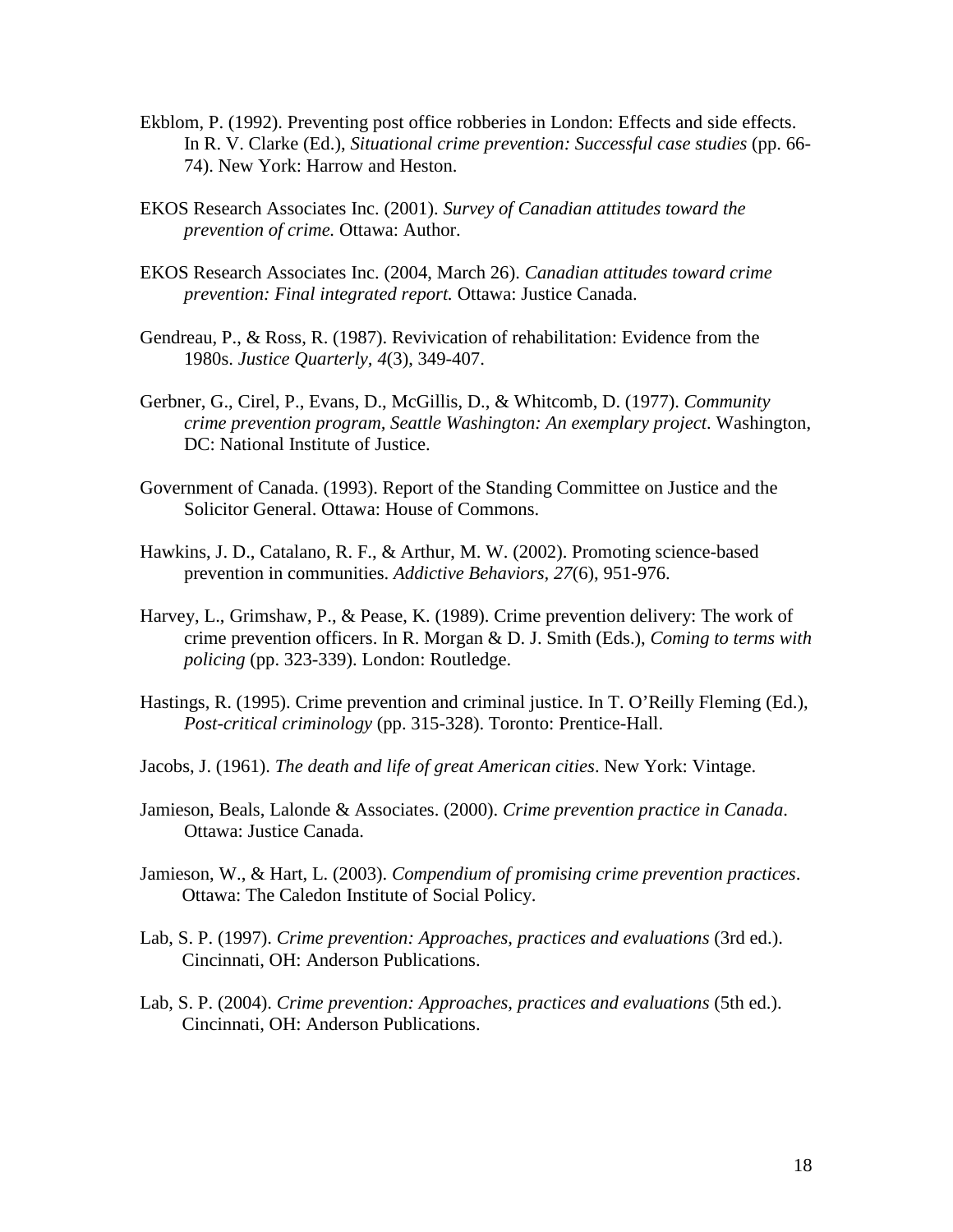- Lejins, P. P. (1967). The field of prevention. In W. E. Amos  $\& C$ . E. Wellford (Eds.), *Delinquency prevention: Theory and practices* (pp. 1-21). Englewood Cliffs, NJ: Prentice Hall.
- Léonard, L., Rosario, G., Scott, C., & Bressan, J. (2005). Building safer communities: Lessons learned from Canada's national strategy. *Canadian Journal of Criminology and Criminal Justice*, *47*(2), 233-250.
- National Crime Prevention Centre. (2000a). *Crime prevention through social development*. Ottawa: Justice Canada.
- National Crime Prevention Centre. (2000b). *Situational crime prevention*. Ottawa: Justice Canada.
- Newman, O. (1972). *Defensible space: Crime prevention through urban design*. New York: Macmillan.
- Rosenbaum, D. P. (Ed.). (1986). *Community crime prevention: Does it work?* Beverley Hills, CA: Sage.
- Rosenbaum, D. P., Lurigio, A. J., & Davis, R. C. (1998). *The prevention of crime: Social and situational stategies*. Toronto: Wadsworth Canada.
- Sampson, R. J., & Raudenbush, S. W. (1999). Systematic social observations of public spaces: A new look at disorder in urban neighborhoods. *American Journal of Sociology, 105*(3), 630-651.
- Stattin, H., & Klackenberg-Larsson, I. (1991). The short- and long-term implications for parent-child relations of parents' prenatal preferences for their child's gender. *Developmental Psychology*, *27*(1), 141-147.
- Tonry, M., & Farrington, D. P. (Eds.). (1995). *Building a safer society: Strategic approaches to crime prevention*. Chicago: The University of Chicago Press.
- Tremblay, R., & Craig, W. M. (1995). Developmental crime prevention. In M. Tonry & D. P. Farrington (Eds.), *Building a safer society: Strategic approaches to crime prevention* (pp. 151-236). Chicago: The University of Chicago Press.
- Welsh, B. C., & Farrington, D. P. (2004). Evidence-based crime prevention: The effectiveness of CCTV. *Crime Prevention and Community Safety: An International Journal, 6*(2), 21-33.
- Welsh, B. C., & Farrington, D. P. (2005). Evidence-based crime prevention: Conclusions and directions for a safer society. *Canadian Journal of Criminology and Criminal Justice*, *47*(2), 337-354.